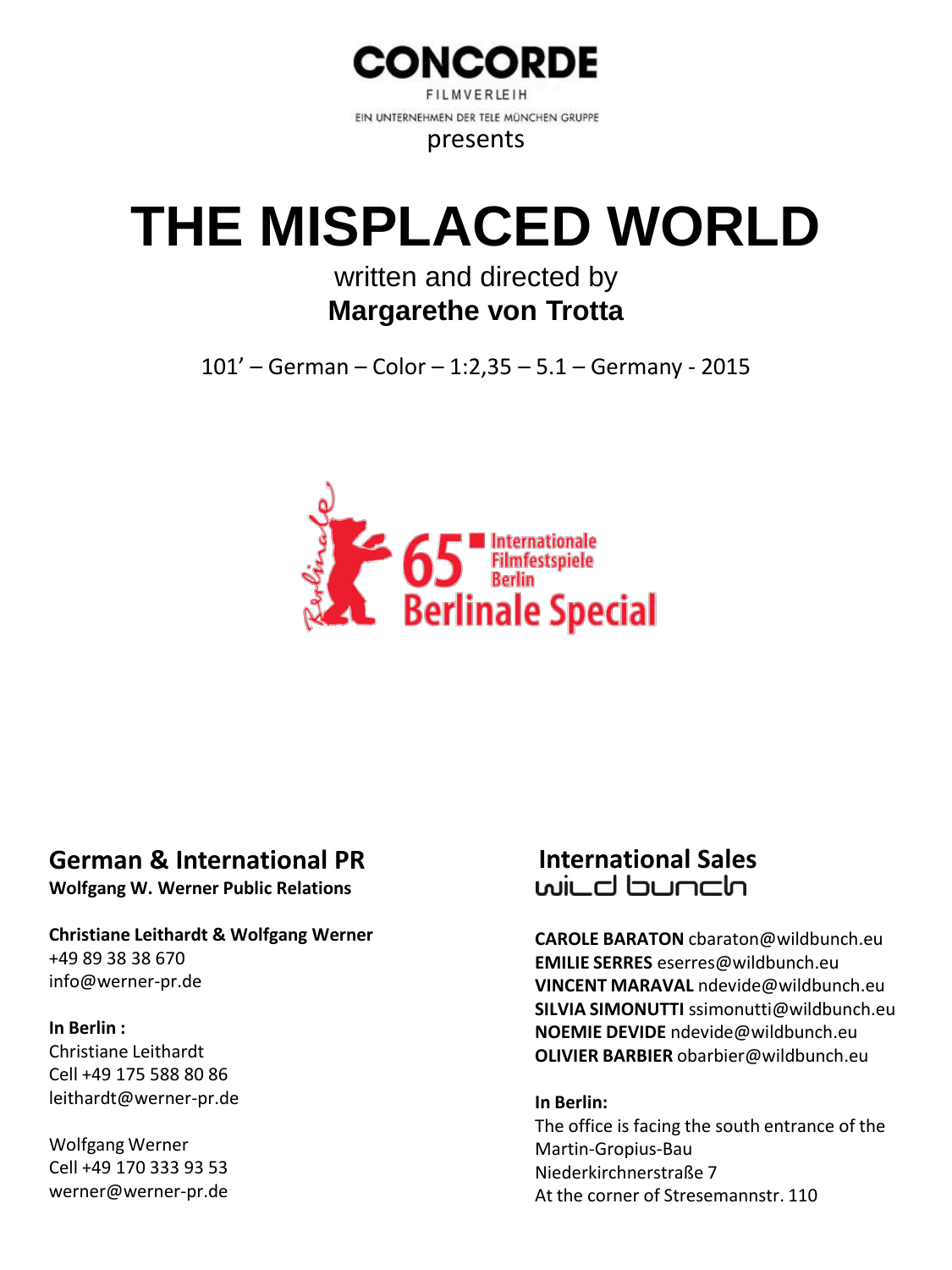### **Synopsis**

Jazz singer Sophie (Katja Riemann) receives an urgent phone call from her father, Paul Kromberger (Matthias Habich). He wants to show her a photo on an American newspaper website - the photo of a woman who bears an astonishing and inexplicable resemblance to his recently deceased wife, Sophie's mother.

Paul asks his daughter to find the woman in the picture – Caterina Fabiani (Barbara Sukowa) a celebrated opera singer. Despite her misgivings, to please her father, Sophie reluctantly agrees.

As she is travelling to New York, she cannot possibly imagine the revelations that await her - about her mother, her father, herself...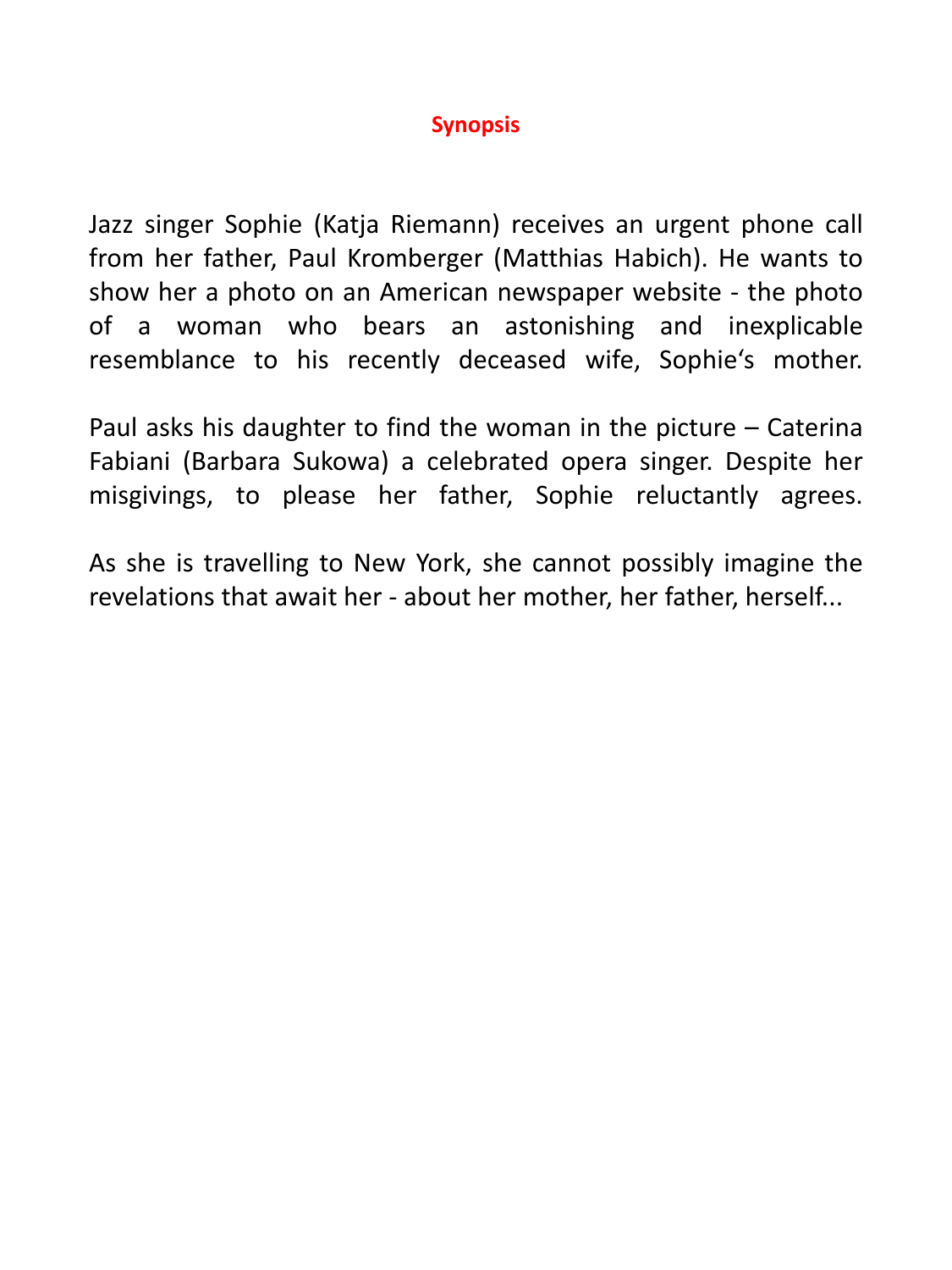### **Director's Notes to "The Misplaced World"**

After several historical portraits of women I would like, for my next film, to let go of the past and return to my other theme, to my "Sister Films" (Sisters Or The Balance Of Happiness, Marianne & Juliane, Paura e Amore) and the present day. Barbara Sukowa and Jutta Lampe, Fanny Ardant, Greta Scacchi, Rosemarie Fendel and Cornelia Froboess, now Barbara Sukowa and Katja Riemann.

The theme: three sisters, who do not know of one another's existence and meet for the first time as adults. My own personal history inspired me. After my mother's death I received a letter in which a woman asked me if my mother had been born in Moscow and had the forename Elisabeth. I replied yes, that was correct and my mother had died recently... If she could tell me something more about her, I would be very grateful. At the end of her life she suffered from dementia. The reply from this, to me, unknown woman came by return of post: "I am your sister." She knew my name, but believed it to be the name of my father. Only when I explained in an interview that my mother was not married, that I therefore bear my mother's name, did the idea occur to her that perhaps we have the same mother. My mother's name got into her personal papers because her adoptive parents would have had to prove during the Nazi period that they had not adopted a Jewish child.

We met shortly afterwards. She looked much more like my mother than I do, it was like a resurrection. My sister is fifteen years older than I am and was given up by my mother for adoption, without her family knowing anything about it.

In my film "Sisters Or The Balance Of Happiness", for which I wrote the script, one of the two sisters is called Anna, the other Maria. At first these names struck me as too biblical, but I was unable to find the heart to change them. After the film was finished my mother died, and six months after that my sister got in touch. Her second name is Anna, mine Maria. This proof, that there was an underground, unconscious connection between us has long occupied and accompanied me. Only today, however, have I managed to transform this occurrence into a story, even if it has something only indirectly to do with my own story and that of the two fathers in the film.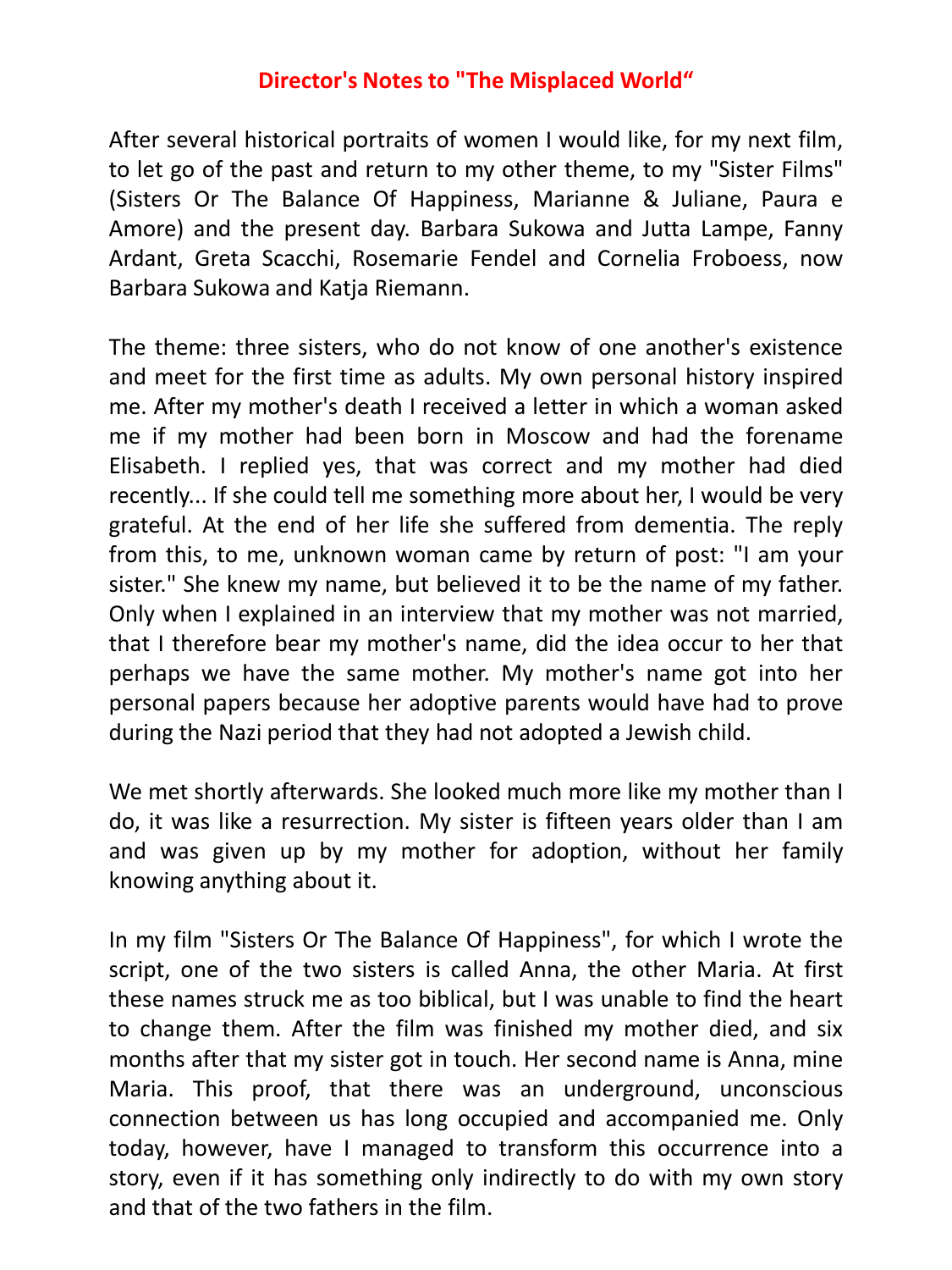Both sisters are singers, the elder of contemporary music, the younger sings jazz and blues. Barbara Sukowa has for many years been an interpreter of "Pierrot Lunaire"(Arnold Schönberg), Katja Riemann had her own group, wrote and performed her own songs. I have directed several films with these two actresses, but they have never acted together and I want, because I love and esteem them, to give them the opportunity in my film to be able to perform this talent, singing. It is a kind of homage to them both.

Margarethe von Trotta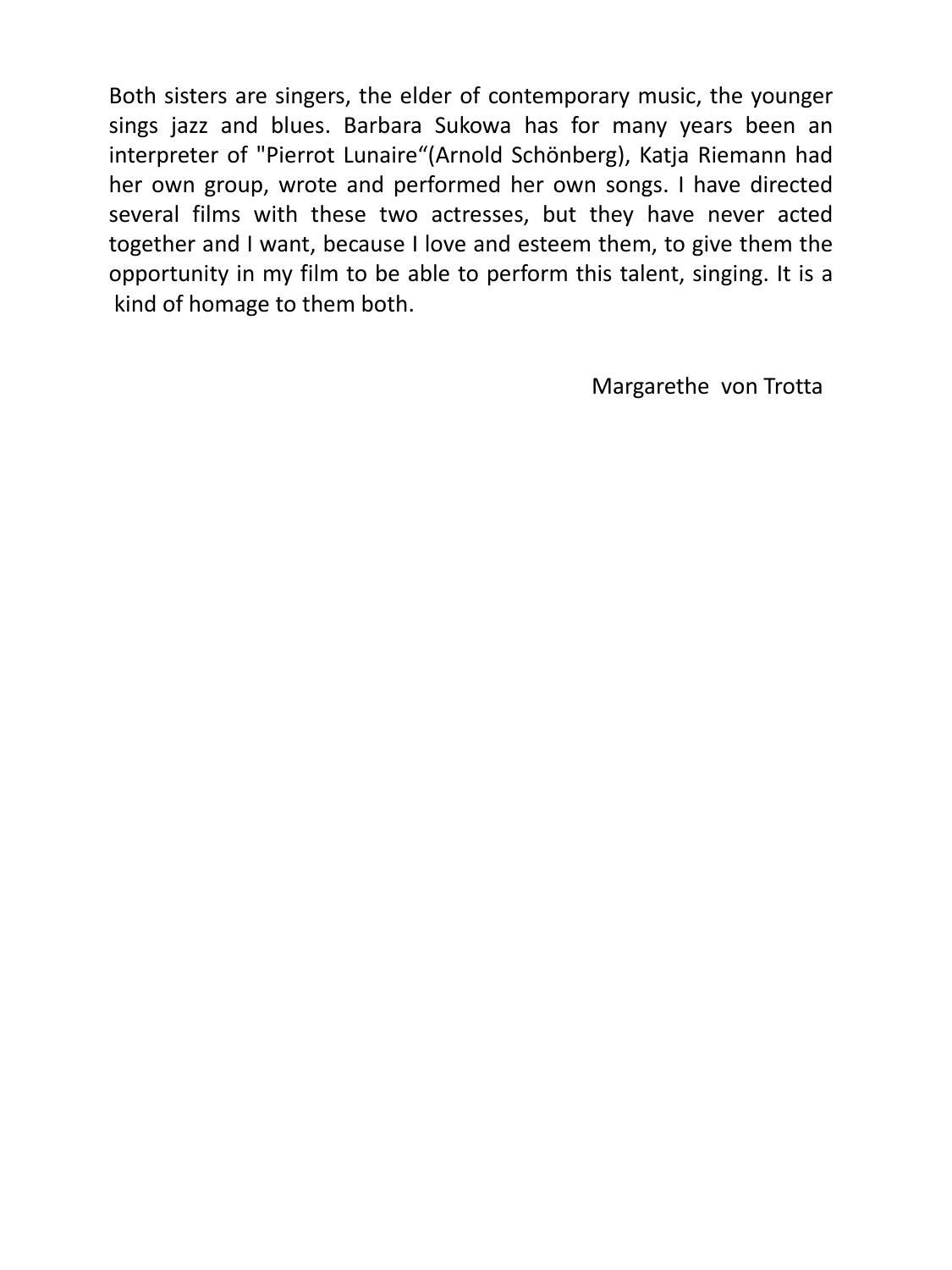**Cast list**

**SOPHIE KATJA RIEMANN CATERINA / EVELYN BARBARA SUKOWA PAUL KROMBERGER MATTHIAS HABICH PHILIP ROBERT SEELIGER RALF KROMBERGER GUNNAR MÖLLER ROSA KARIN DOR GEORG AUGUST ZIRNER FLORIAN TOM BECK PIET ARNE JANSEN ORLOV RÜDIGER VOGLER MANAGER ANTON ALGRANG BRIDE 1 (JOHANNA) BIRTE HANUSRICHTER GROOM 1 (NIELS) FREDERIC LINKEMANN BRIDE 2 (ANDREA) ELI WASSERSCHEID GROOM 2 (CHRISTAIN) ARTHUR KLEMT DOCTOR FELIX MOELLER TOM** *(child)* **MARIUS HAAS JOSEF** *(teenager)* **JAN-DAVID BÜRGER NY – NURSE NICOLE UNGER NY – BAR CUSTOMER PIERRE SHRADY NY – DOG OWNER BILLY GIAMO**